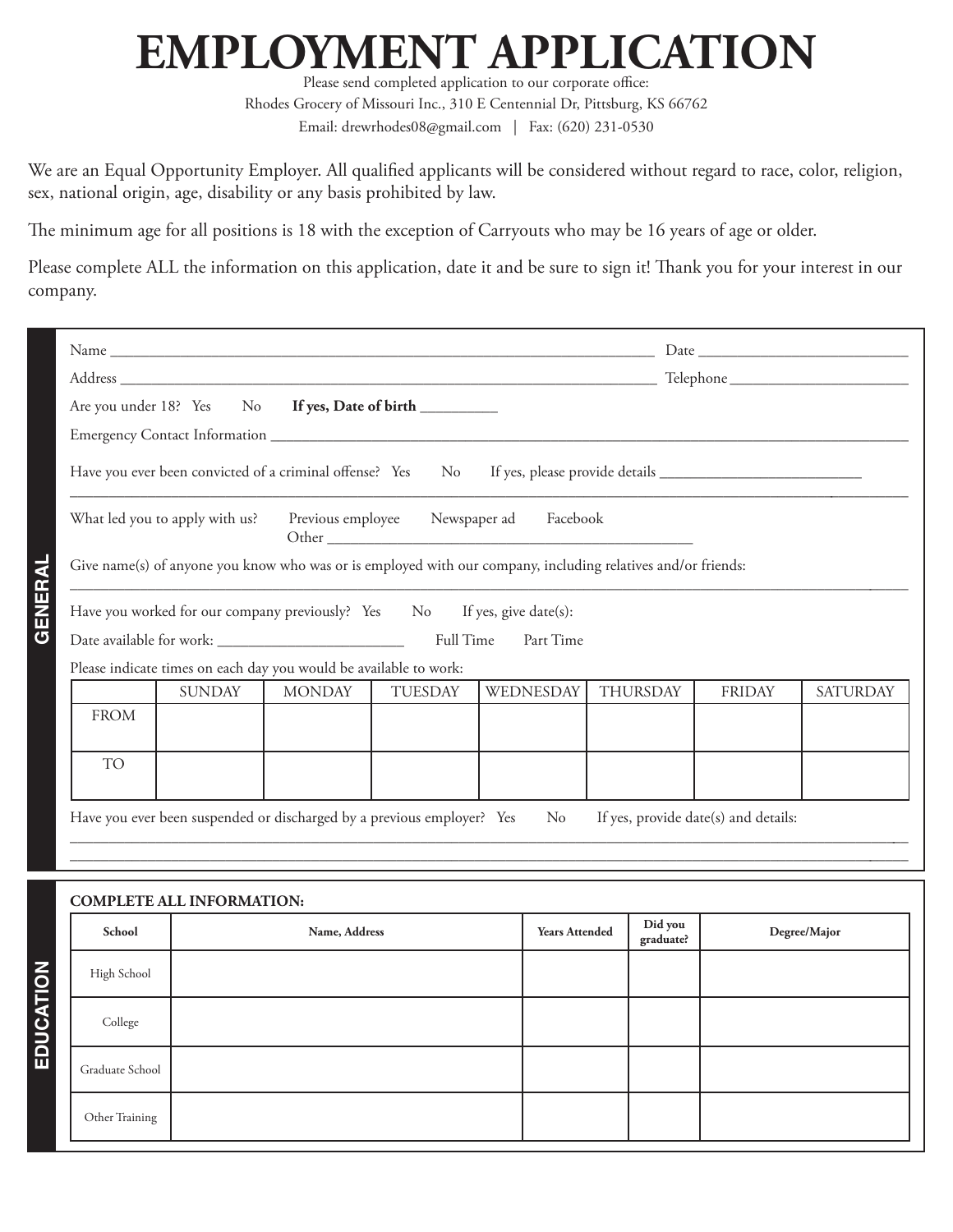|                                                                                                                |                                                                                      | PLEASE LIST PRESENT OR MOST RECENT EMPLOYER FIRST. INFORMATION MUST BE COMPLETE. INCLUDE MILITARY. |
|----------------------------------------------------------------------------------------------------------------|--------------------------------------------------------------------------------------|----------------------------------------------------------------------------------------------------|
| PRESENT OR MOST RECENT EMPLOYER                                                                                | <b>TIME PERIOD (MONTH/YEAR)</b>                                                      | POSITIONS HELD AND DUTIES PERFORMED                                                                |
| Name                                                                                                           | From:                                                                                |                                                                                                    |
| <b>Street Address</b>                                                                                          | To:                                                                                  |                                                                                                    |
| City, State, Zip                                                                                               | <b>Starting Salary</b>                                                               | <b>REASON FOR LEAVING</b>                                                                          |
| Telephone Number<br>Supervisor                                                                                 | <b>Ending Salary</b>                                                                 |                                                                                                    |
|                                                                                                                |                                                                                      |                                                                                                    |
| What do/did you like least about this job?                                                                     |                                                                                      |                                                                                                    |
| What would this employer say about you if they were called for a reference? __________________________________ |                                                                                      |                                                                                                    |
| PRESENT OR MOST RECENT EMPLOYER                                                                                | TIME PERIOD (MONTH/YEAR)                                                             | POSITIONS HELD AND DUTIES PERFORMED                                                                |
| Name                                                                                                           | From:                                                                                |                                                                                                    |
| <b>Street Address</b>                                                                                          | To:                                                                                  |                                                                                                    |
| City, State, Zip                                                                                               | <b>Starting Salary</b>                                                               | <b>REASON FOR LEAVING</b>                                                                          |
| Supervisor<br>Telephone Number                                                                                 | <b>Ending Salary</b><br>the property of the control of the control of the control of |                                                                                                    |
|                                                                                                                |                                                                                      |                                                                                                    |
|                                                                                                                |                                                                                      |                                                                                                    |
| What would this employer say about you if they were called for a reference? __                                 |                                                                                      |                                                                                                    |
| PRESENT OR MOST RECENT EMPLOYER                                                                                |                                                                                      |                                                                                                    |
|                                                                                                                | TIME PERIOD (MONTH/YEAR)                                                             | POSITIONS HELD AND DUTIES PERFORMED                                                                |
| Name                                                                                                           | From:                                                                                |                                                                                                    |
| <b>Street Address</b>                                                                                          | To:                                                                                  |                                                                                                    |
| City, State, Zip                                                                                               | <b>Starting Salary</b>                                                               | <b>REASON FOR LEAVING</b>                                                                          |
| Supervisor<br>Telephone Number                                                                                 | <b>Ending Salary</b>                                                                 |                                                                                                    |
| What would this employer say about you if they were called for a reference?                                    |                                                                                      |                                                                                                    |
| PRESENT OR MOST RECENT EMPLOYER                                                                                | TIME PERIOD (MONTH/YEAR)                                                             | POSITIONS HELD AND DUTIES PERFORMED                                                                |
| Name                                                                                                           | From:                                                                                |                                                                                                    |
| <b>Street Address</b>                                                                                          | To:                                                                                  |                                                                                                    |
| City, State, Zip                                                                                               | <b>Starting Salary</b>                                                               | <b>REASON FOR LEAVING</b>                                                                          |
| Supervisor<br>Telephone Number                                                                                 | <b>Ending Salary</b>                                                                 |                                                                                                    |
|                                                                                                                |                                                                                      |                                                                                                    |
|                                                                                                                |                                                                                      |                                                                                                    |